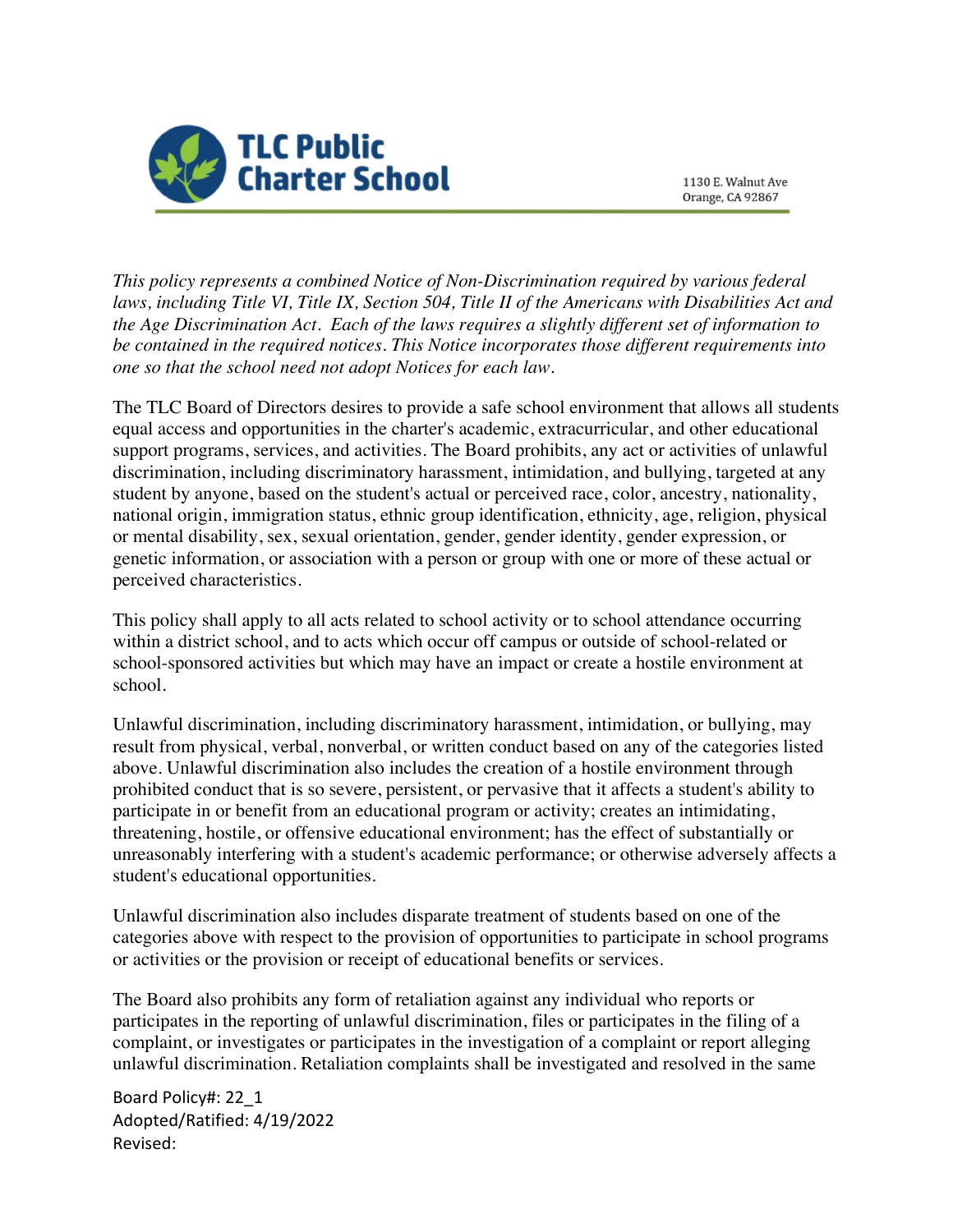manner as a discrimination complaint.

The Executive Director or designee shall facilitate students' access to the educational program by publicizing the district's nondiscrimination policy and related complaint procedures to students, parents/guardians, and employees. He/she shall provide training and information on the scope and use of the policy and complaint procedures and take other measures designed to increase the school community's understanding of the requirements of law related to discrimination. The Executive Director or designee shall regularly review the implementation of the district's nondiscrimination policies and practices and, as necessary, shall take action to remove any identified barrier to student access to or participation in the district's educational program. He/she shall report his/her findings and recommendations to the Board after each review.

Tomorrow's Leadership Collaborative Charter School does not discriminate on the basis of race, color, national origin, sex, disability, age, or any other legally protected category in its programs and activities.

Upon witnessing an act of discrimination, harassment, intimidation and/or bullying based on actual or perceived characteristics of a protected category (as enumerated above), school personnel are required to take immediate steps to intervene when it is safe to do so. Reporting such conduct to an administrator or Title IX/Bullying Complaint Manager can be an appropriate intervention. Once a school or office has notice of discriminatory, harassing, intimidating or bullying conduct, whether carried out by employees, students, or third parties, it should take immediate and appropriate steps to investigate or otherwise determine what occurred. School personnel are to take prompt and effective steps reasonably calculated to end the conduct, eliminate a hostile environment if one has been created, and prevent the conduct from occurring again. These steps should be taken whether an individual makes a complaint or asks the school or office to act. This policy applies to all acts related to school activity or school attendance within any school or office.

Any student or employee of the Charter School who believes that she or he has been a victim of harassment should bring the problem to the attention of the school-site administrator or the school's Program Operations Manager – Yesica Valencia so that appropriate action may be taken to resolve the problem. The Charter School prohibits retaliatory behavior against anyone who files a sexual harassment, discrimination or intimidation complaint or any participant in the complaint investigation process. Complaints must be promptly investigated in a way that respects the privacy of the parties concerned.

TLC designates the following individual(s) as the responsible employee(s) to coordinate its efforts to comply with Title IX of the Education Amendments of 1972 and California Education

Board Policy#: 22\_1 Adopted/Ratified: 4/19/2022 Revised: